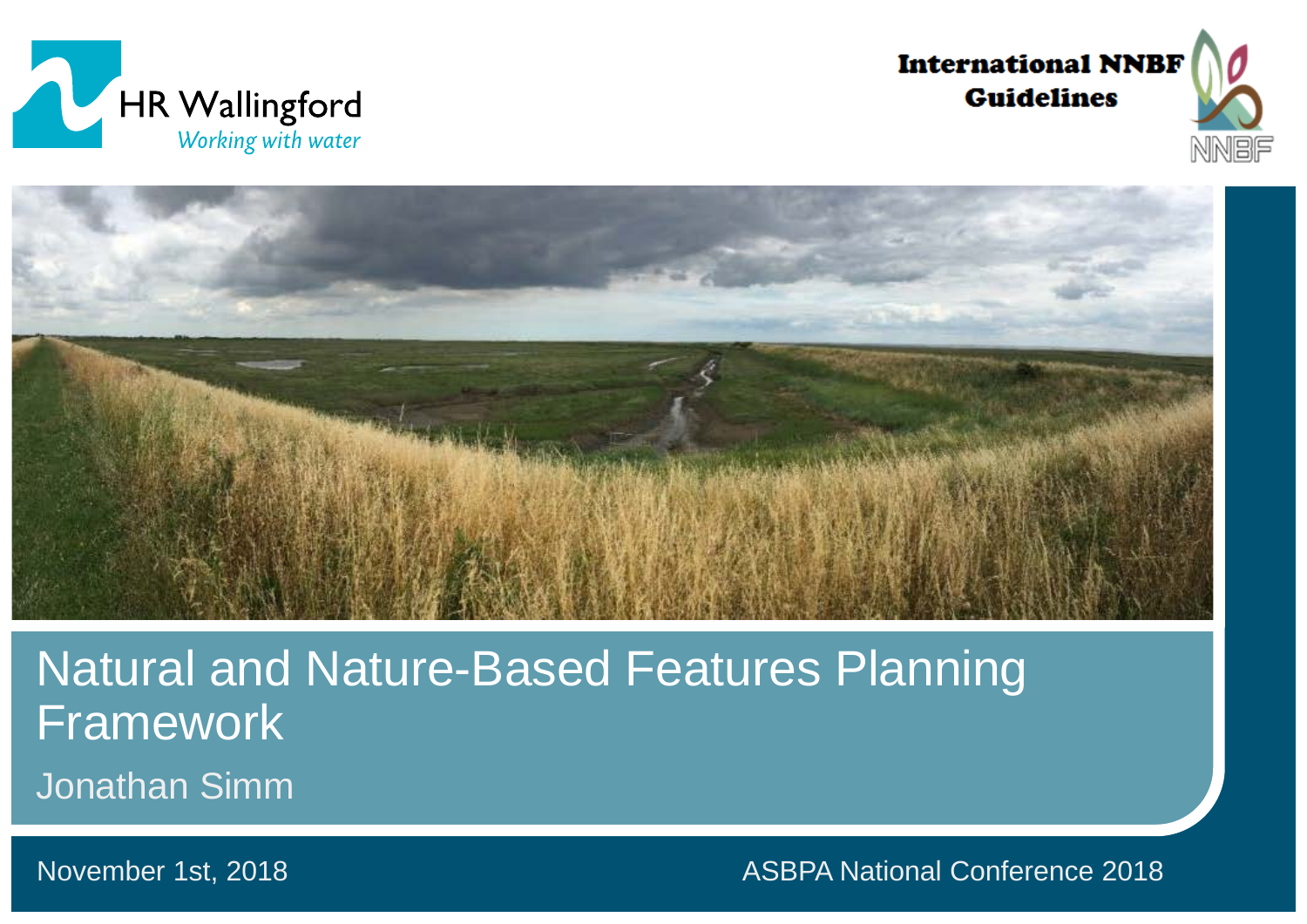

### World Bank Principles and Implementation Guidance



HR Wallingford Working with water

https://www.gfdrr.org/sites/default/files/document s/Brochure%20Implementing%20naturebased%20flood%20protection\_voor%20web.pdf

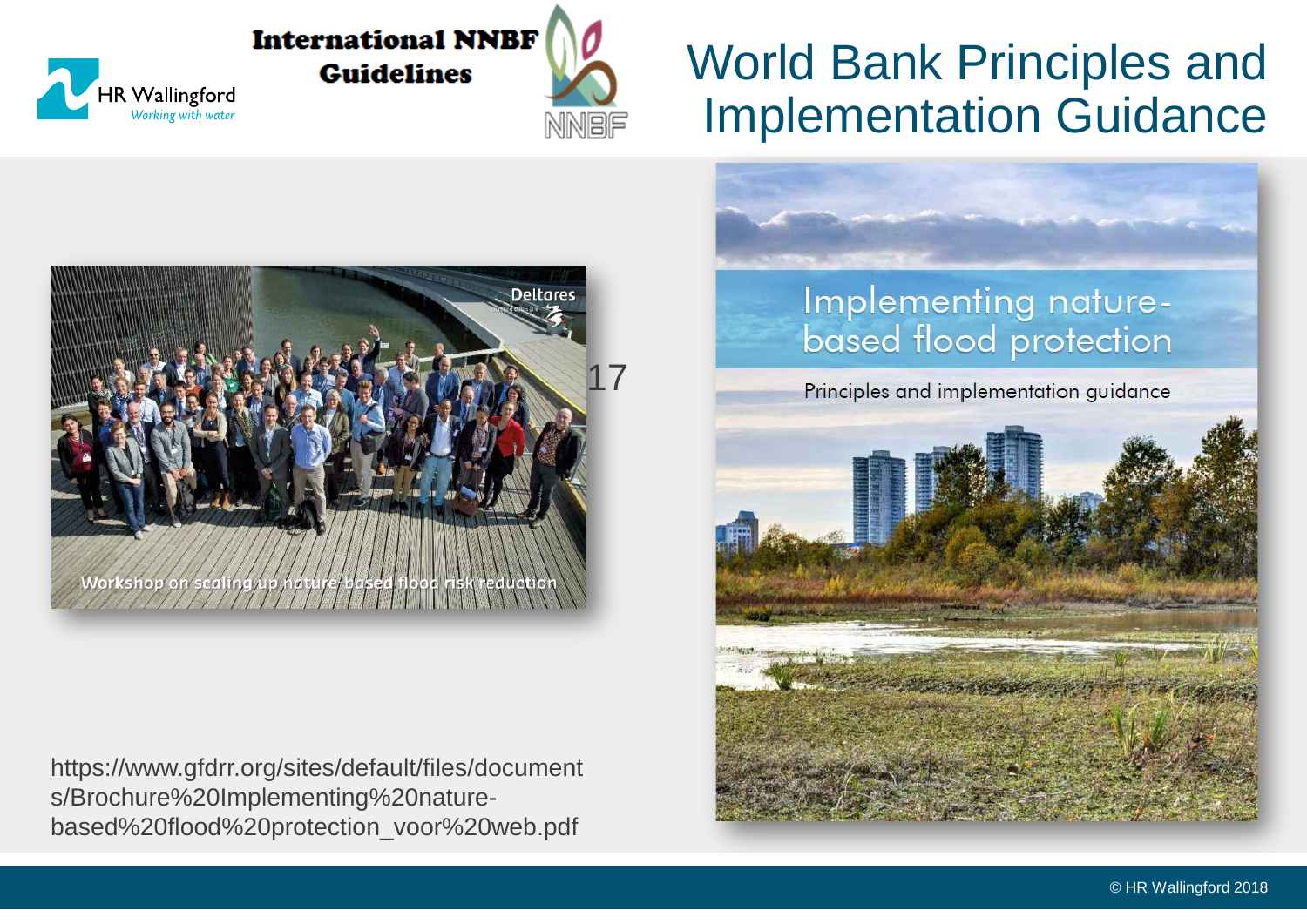

### Focus on Principles and Performance of NNBF

### World Bank Principles:

- WB1. System-scale perspective
- WB2 Risk and benefit assessment for a full range of solutions
- WB3. Standardised performance evaluation
- WB4. Integration with ecosystem conservation and restoration
- WB5. Adaptive management

### Additional NNBF guidelines team thinking.

- 1. Innovative and creative solutions using diverse partners and teams
- 2. Risk and uncertainty embraced when considering NNBF options [WB2]
- 3. Scope for values and benefits greater with NNBF solutions [WB2]
- 4. Portfolio solutions involving both NNBF and traditional infrastructure [WB2 and WB5].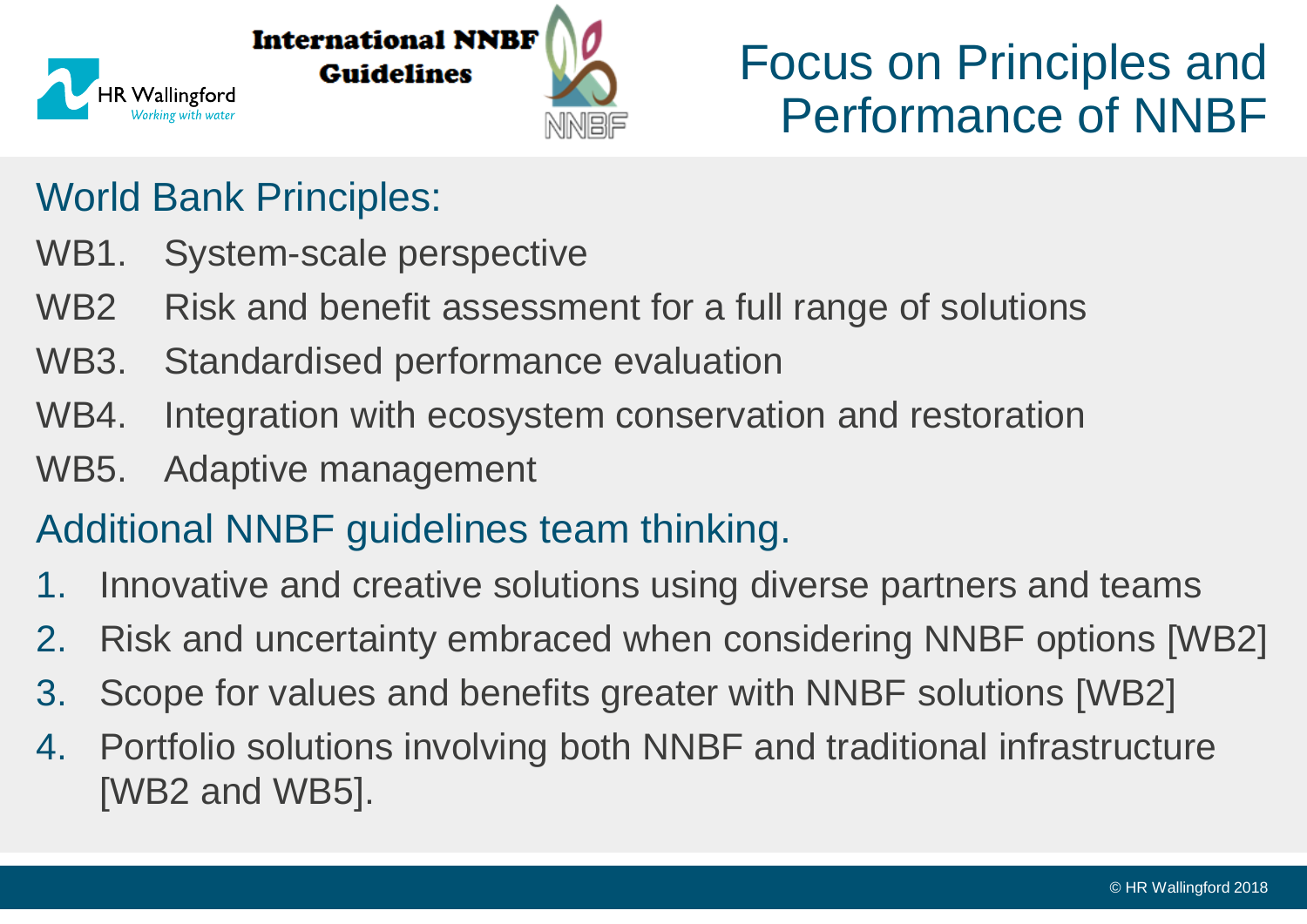

### Principles - Overview

### In summary …

- Think **systems** and, therefore, **adaptive management**
- **All options** on the table: NNBF, traditional and combination,
- **Innovative and creative** teams
- Multiple **values and benefits** identifiable flood risk management and ecosystem services
- Clear and limited number of (common) **performance metrics** needed, with common definitions and approaches.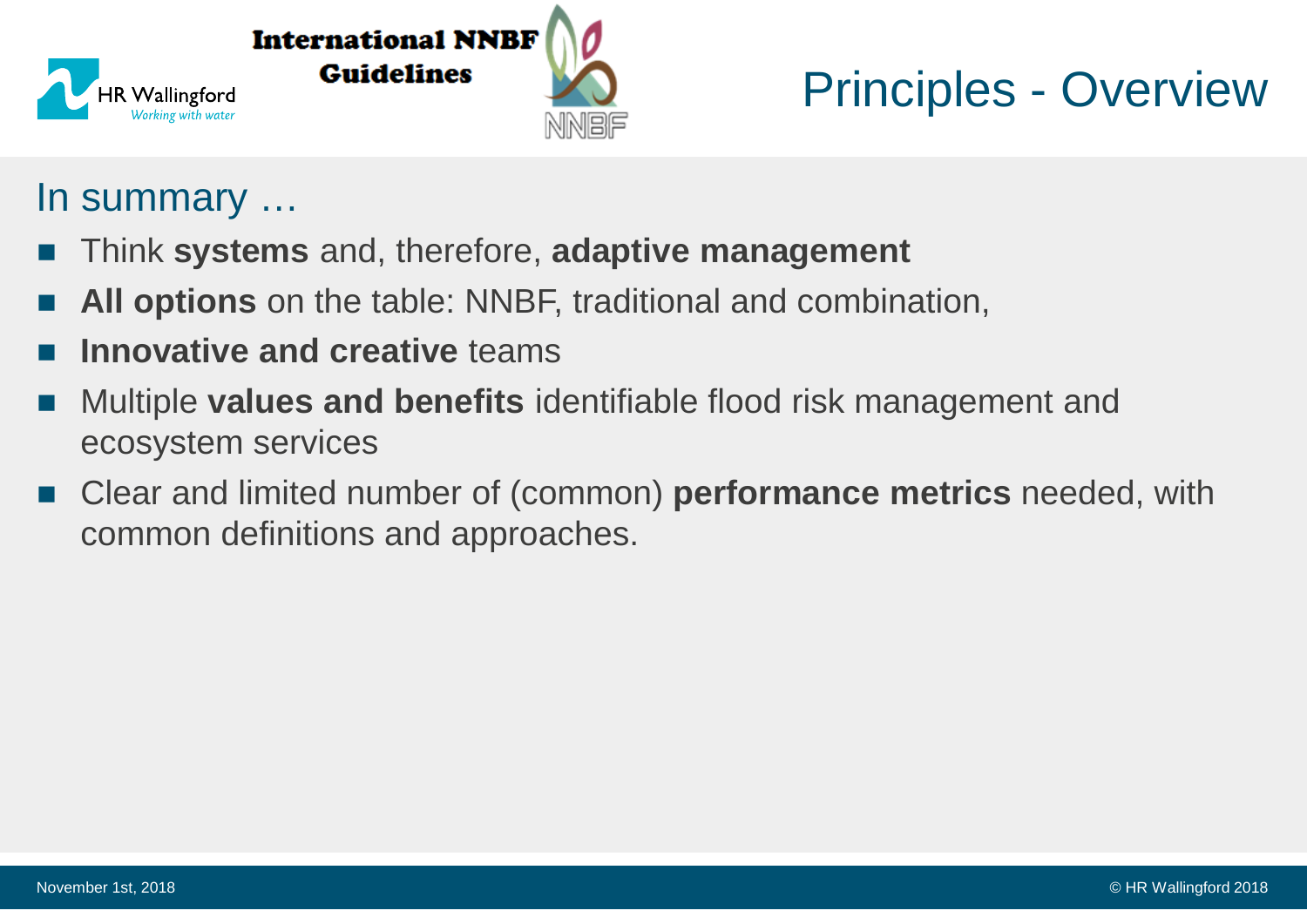

### Performance Metrics

### Resilience to water:

- Resistance to erosion  $\sqrt{\blacksquare}$ instability
	- Fragility relationships
- Time (and cost) for recovery
	- Regrowth (natural components) and replanting
	- Maintenance (artificial components)

### Influence on water:

- Geometry:
	- height, width, shape,
	- storage
	- surge attenuation
- Roughness/rugosity
	- Wave attenuation
	- Slowing flow/ reducing shear stress
	- Absorption
	- Infiltration
	- Evapotranspiration

### **Ecosystems**

- Geometry:
	- height, width, shape,
	- area
- Roughness/rugosity
	- Species density
	- Species diversity
	- Habitat for fauna
- Absorption
	- **Infiltration**
	- Evapotranspiration

### Social values also link to above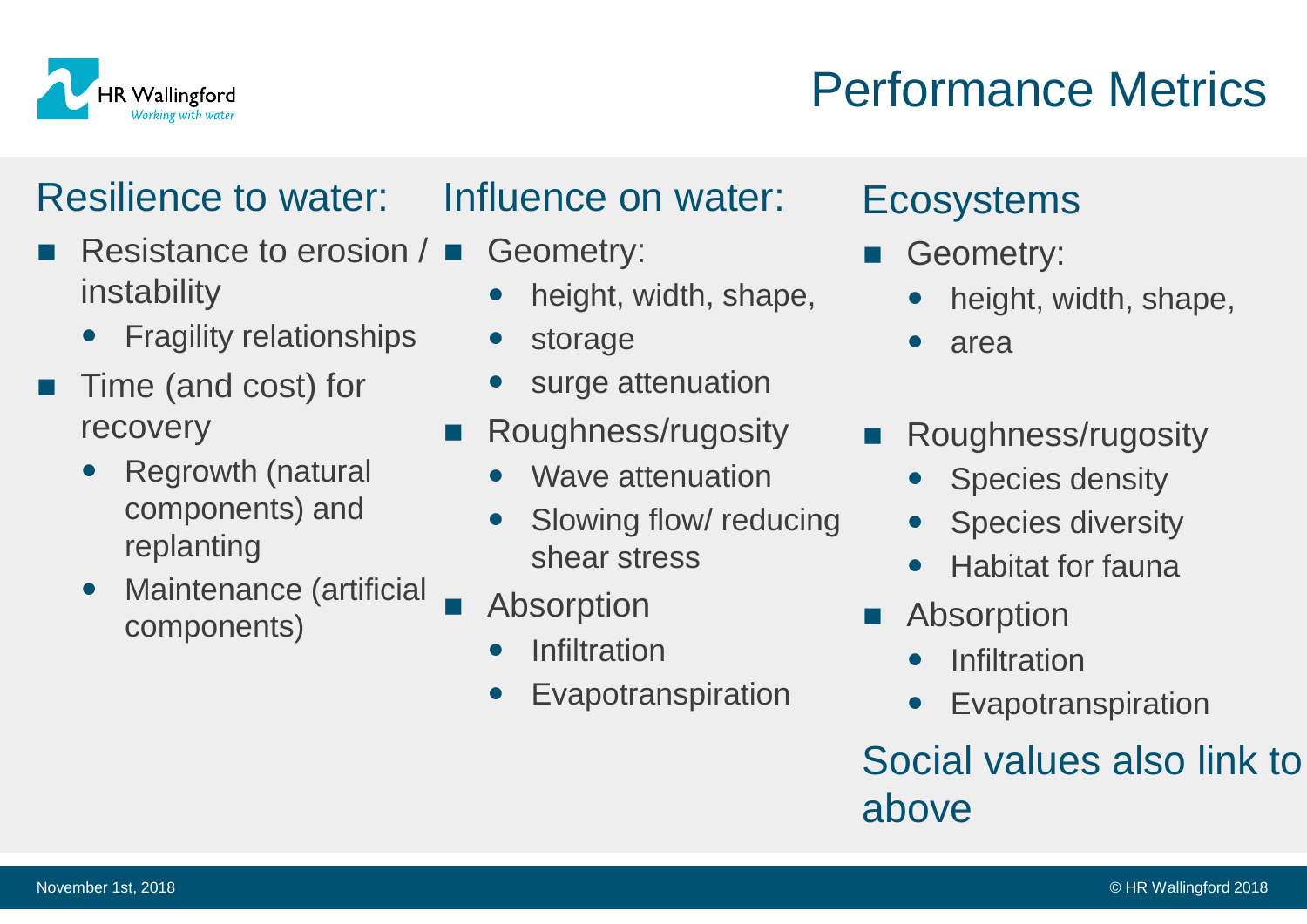

O1

O2

O3

O5

O7



• Communication processes established with all stakeholders and publics

- Problem identified and stakeholders committed to action
- Funding streams identified and delivered.
- O4 • Impact on natural and risk systems identified and accepted
	- Approvals and authorities in place
- O6 • Overall solution delivered with natural and nature-based elements optimised

• Monitoring and adaptive management processes established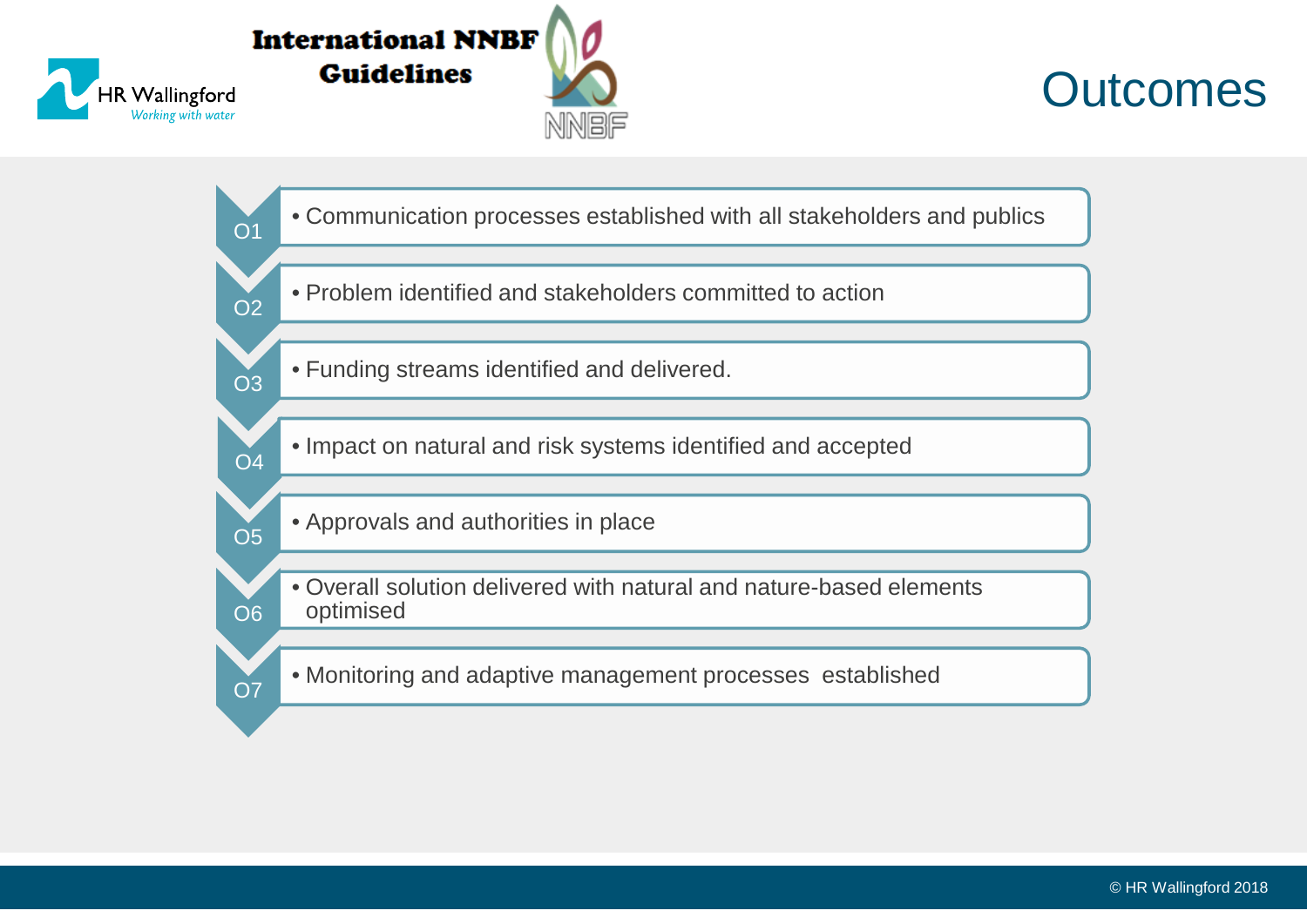### **International NNBF Guidelines**

HR Wallingford



### World Bank Process

|                                                                                    |                                                                            |                                                                                           | <b>Ecosystem</b><br>aspects                                                                      | <b>Outputs</b>                                                                                       |                                                                       |                                                                                              |                                                                                 |
|------------------------------------------------------------------------------------|----------------------------------------------------------------------------|-------------------------------------------------------------------------------------------|--------------------------------------------------------------------------------------------------|------------------------------------------------------------------------------------------------------|-----------------------------------------------------------------------|----------------------------------------------------------------------------------------------|---------------------------------------------------------------------------------|
| STEP 1<br>Define Problem,<br><b>Project Scope,</b><br>and Objectives               | STEP <sub>2</sub><br><b>Develop</b><br><b>Financing</b><br><b>Strategy</b> | STEP <sub>3</sub><br>Conduct<br>Ecosystem,<br>Hazard,<br>and Risk<br><b>Assessments</b>   | STEP 4<br><b>Develop</b><br>Nature-<br><b>based Risk</b><br><b>Management</b><br><b>Strategy</b> | STEP <sub>5</sub><br><b>Estimate</b><br>the Costs,<br><b>Benefits, and</b><br><b>Effectiveness</b>   | STEP 6<br>Select and<br><b>Design the</b><br><b>Intervention</b>      | STEP 7<br><b>Implement</b> and<br><b>Construct</b>                                           | <b>STEP 8</b><br><b>Monitor</b> and<br><b>Inform Future</b><br><b>Practices</b> |
| <b>Scale of natural</b><br>system suitable<br>for problem<br>solving               | Local<br>investment in<br>interventions,<br>green<br>financing             | Ecosystem<br>presence,<br>health, and<br>functioning                                      | Ecosystem<br>potential,<br>option<br>identification                                              | <b>Effectiveness</b><br>of ecosystem<br>measure                                                      | <b>Green and</b><br>hybrid option<br>design                           | Conservation,<br>restoration,<br>and/or<br>establishment<br>of ecosystem<br>elements         | Monitoring<br>ecosystem<br>performance,<br>resilience,<br>and stability         |
| · Stakeholder<br>needs<br>• Maps of area<br>of interest<br>• Project<br>objectives | • Budget<br>estimate<br>• Overview of<br><b>resources</b>                  | • Hazard and<br>risk maps<br>• Ecosystem<br>and land-<br>use maps<br>• Flood zone<br>maps | · List of<br>measures<br>• Strategy map                                                          | • Cost-benefit<br>analysis<br>• Impact<br>assessment<br>• Risk assess-<br>ment with<br>inverventions | • Design of<br>measures<br>• Monitoring plan<br>• Maintenance<br>plan | • Intervention<br>lifetime<br>• Requlatory<br><b>frameworks</b><br>• Implemented<br>measures | • Monitoring<br>reports<br>• Actions if<br>needed<br>• Share lessons<br>learned |
|                                                                                    |                                                                            |                                                                                           |                                                                                                  | <b>Project implementation timeline</b><br><b>Feedback activities</b>                                 |                                                                       |                                                                                              |                                                                                 |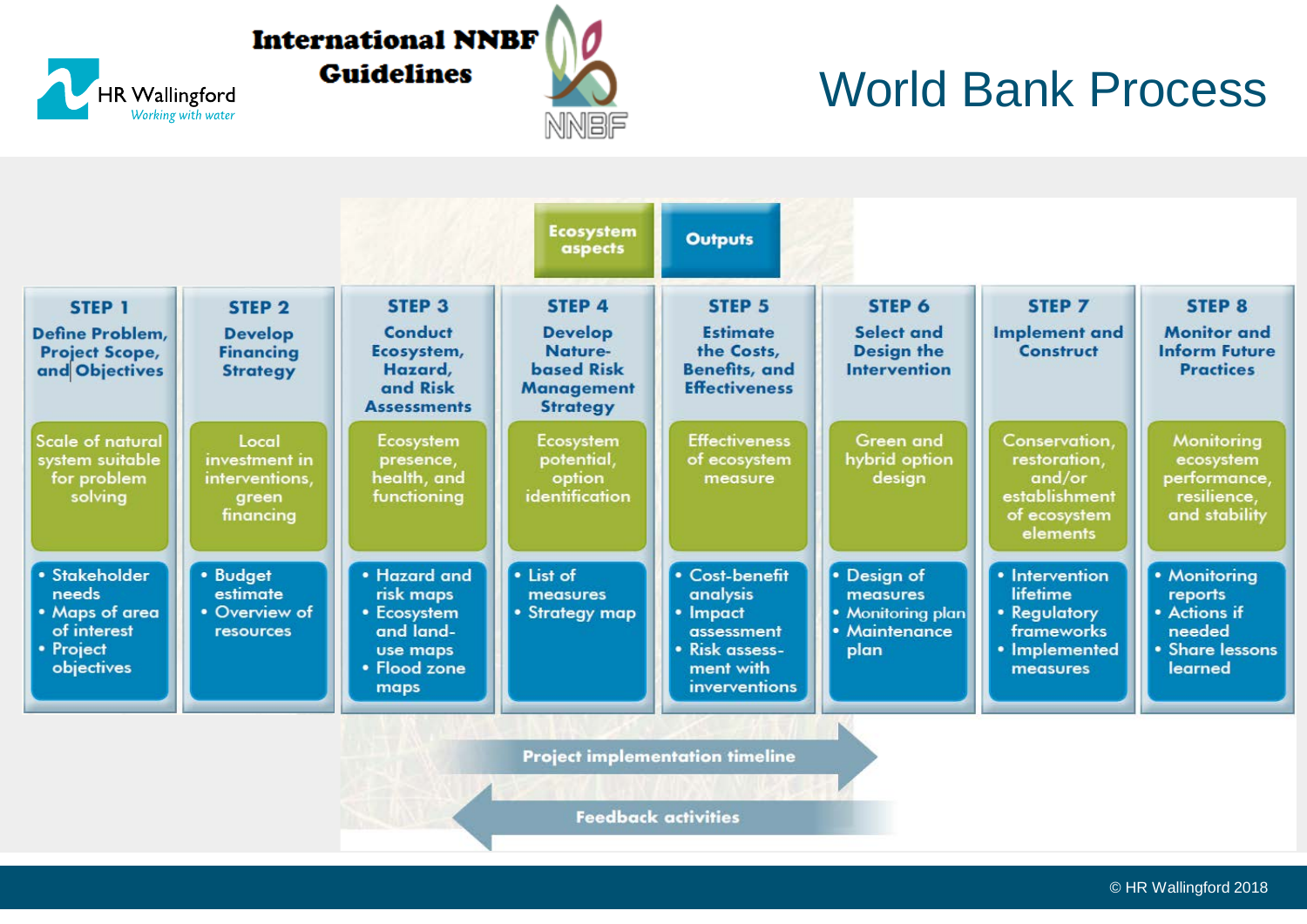

November 1st, 2018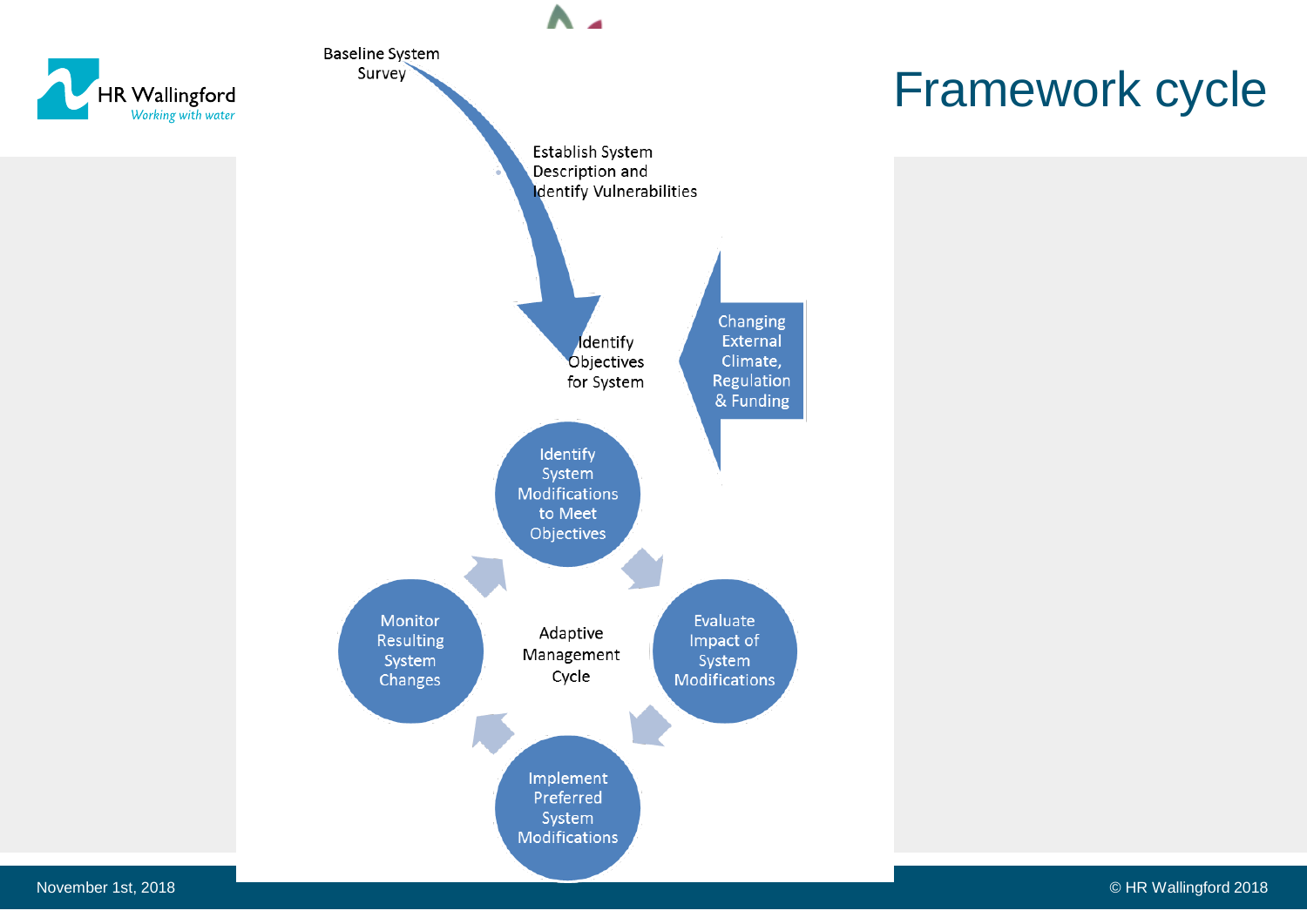#### **Strategic | Scope (Qualitative phase)**

**1. Initial planning and problem definition**: identify, organize, and assemble stakeholders and partners; define problems and opportunities; set objectives and develop metrics; define the system **2. Funding strategy**: identify funding mechanisms and opportunities; prepare preliminary cost estimates

#### **Plan** (Quantitative phase)

**3. Risk and vulnerability assessment**: develop an understanding of the system; compile or collect existing data; conduct hazard, vulnerability, and risk analyses

**4. NNBF alternative formulation**: identify conventional, NNBF, and hybrid options to meet objectives; develop conceptual designs

**5. Evaluation of alternatives**: analyze economic, social, and ecological costs and benefits

#### **Decide** (Decision phase)

**6. Preliminary selection**: work with decision-makers to select an option, engage with interested parties

#### **Implement** (Action phase)

**7. Refinement of the selected alternative**: design alternative and develop construction plan; develop monitoring and adaptive management plan; revise cost estimates and finance strategy; submit permit applications

**8. Finalization of design and authorization**: finalize designs, plans, and specifications; obtain permits; award construction contract

**9. Construction**: construct alternative; communicate with interested parties; supervise and monitor activities; complete punch list; verify construction (as-built); notification of completion to funding source and regulators

#### **Manage** (Operational phase)

**10. Adaptive management**: monitor and report performance and outcomes; adaptively manage; develop and execute long-term asset management strategy

**11. Asset management**: develop and execute long-term strategy for system management

## Possible form of cycle

Iterative process to identify practical and preferred alternatives

Iterative process to identify practica<br>preferred alternatives

# **Tactical**